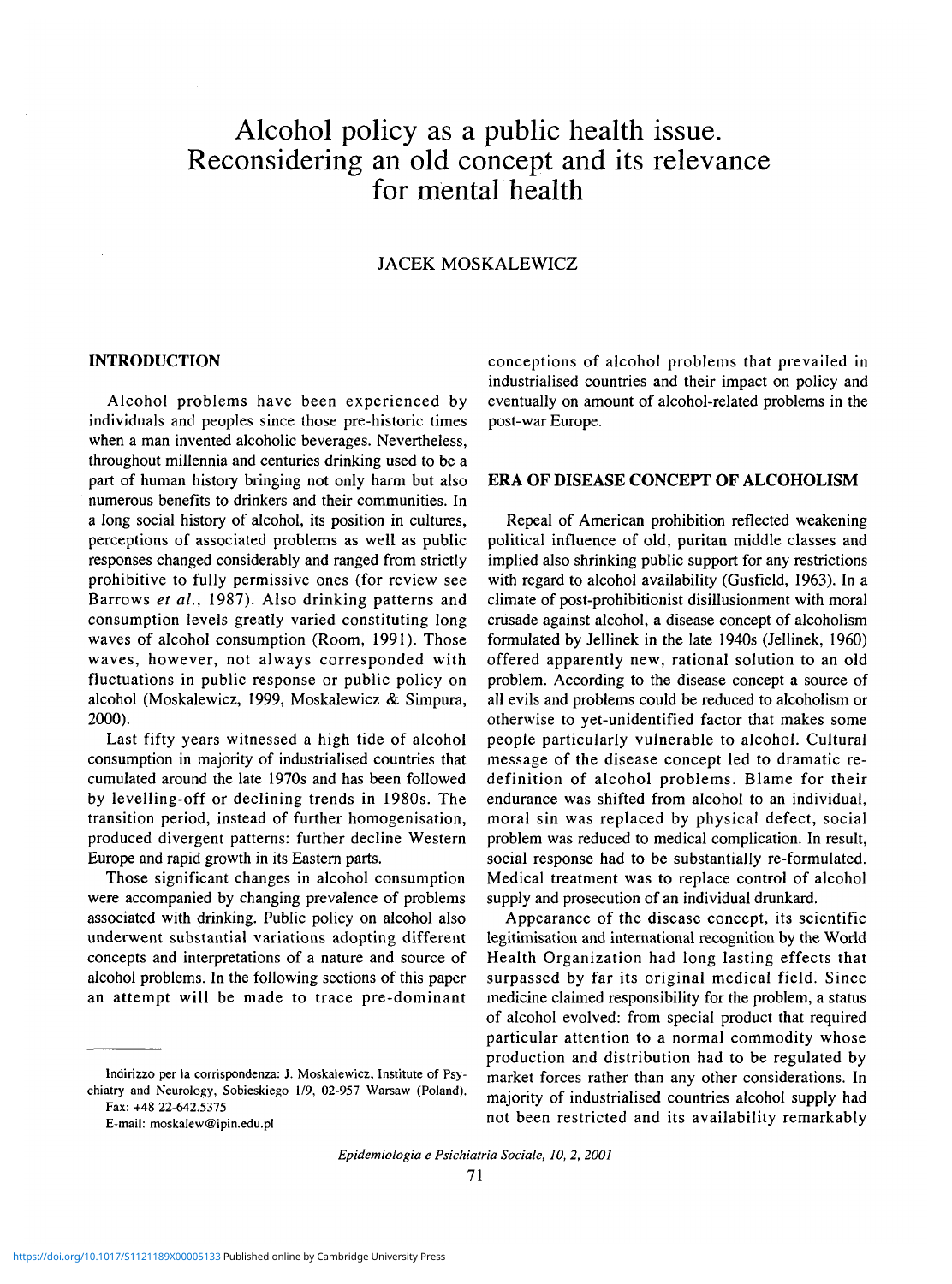increased. During three post-war decades alcohol production and consumption tended to follow or even surpass rate of growth of economy and of production of other goods. Rapid growth of alcohol consumption, however, may not be attributed to economic factors only. Its consumption has been subordinated to a more general process of cultural homogenisation including patterns of consumption of different goods and services. Huge variation in amount of drinking and beverage preferences that distinguished different European countries just after the World War Two tended to vanish. Countries having relatively low initial consumption increased their levels of drinking much faster than other cultures more saturated with alcohol, (table I). Traditional wine cultures increased their consumption of beer and spirits, often at the expense of wine drinking. Societies where white spirits were considered beverage of choice increased their beer and wine consumption while beer cultures adopted manners of wine drinking. In result, drinking levels have come closer to each other and beverage preferences diversified within countries (Sulkunen, 1976).

All in all, in majority of industrialised countries alcohol consumption increased two-three times within less than 30 years, with exception of a few Mediterranean countries that had already had per capita consumption exceeding dozen litres of pure ethanol. Political barriers occurred to be too weak to prevent diffusion of drinking patterns and the cultural homogenisation covered countries on both sides of the Iron Curtain (Hannibal *et al.,* 1995). Long high tide of alcohol had been associated by another long wave of problems associated with drinking, which were expected to be absorbed by medicine.

That is why the three post-war decades saw yet another increasing wave, wave of alcoholism treatment that expanded every year to catch up with the growing numbers of clients. In the US, overall expenditures on alcohol treatment increased twenty fold between 1950 and 1975 (Wiener, 1981) without much evidence of treatment efficiency (Armor *et al.,* 1975) and with growing numbers of alcoholics. In Poland, specialised system of treatment was established in the mid-1950s. New legislation of that time decriminalised public drunkenness and introduced compulsory treatment for those who due to alcoholism breakdown family ties, demoralise minors or violate public peace and order. Rationale for involuntary admissions was that ill individuals who suffer from alcoholism should rather be treated than prosecuted (Wald & Moskalewicz, 1987). In less than 20 years the number of residential admissions in Poland increased four times from less than 5 thousand in 1960 to more than 20 thousands in 1979 while the number of out-patient clients approached 100 thousands (Morawski, 1983). In Russia, specialised narcological services were established in the early 1970s and soon increased their capacity from 80 thousands in 1965 to close to half a million in an eve of Gorbatschov's antialcohol crusade. In Holland, where real consumption growth was initiated not earlier than in the 1960s, number of residential admissions due to alcoholism quadrupled in 10 years only between 1969 and 1979 (de Lint, 1981).

|  |  |  |  |  |  | Table I. - Three decades of increasing alcohol consumption 1950-1980. |  |
|--|--|--|--|--|--|-----------------------------------------------------------------------|--|
|--|--|--|--|--|--|-----------------------------------------------------------------------|--|

| Countries                   | 1950                  | 1980                  | 1951-1980             |
|-----------------------------|-----------------------|-----------------------|-----------------------|
|                             | Consumption in litres | Consumption in litres | Annual rate of growth |
|                             | of 100% alcohol       | of 100% alcohol       | in percent            |
| German Democratic Republic  | 1.2                   | 10.1                  | 7.2                   |
| Netherlands                 | 2.1                   | 8.8                   | 4.8                   |
| Federal Republic of Germany | 3.1                   | 11.4                  | 4.8                   |
| Finland                     | 2.1                   | 6.4                   | 3.8                   |
| Poland                      | 3.0                   | 8.4                   | 3.5                   |
| Denmark                     | 3.4                   | 9.1                   | 3.4                   |
| Hungary                     | 4.9                   | 11.8                  | 2.9                   |
| Austria                     | 4.9                   | 11.0                  | 2.7                   |
| Czechoslovakia              | 4.9                   | 9.6                   | 2.3                   |
| New Zealand                 | 5.7                   | 9.6                   | 1.8                   |
| Australia                   | 5.9                   | 9.6                   | 1.7                   |
| <b>United States</b>        | 5.2                   | 8.2                   | 1.7                   |
| Switzerland                 | 6.8                   | 10.8                  | 1.5                   |
| <b>Italy</b>                | 9.2                   | 13.0                  | 1.2                   |
| France                      | 17.2                  | 14.9                  | $-0.5$                |

Sources: Litmanowicz M., Moskalewicz J. (1986). Wielkosc i struktura spozycia alkoholu w roznych krajach. In Alkohol oraz zwiazane z nim problemy spoleczne i zdrowotne (ed. I.Wald ). PWN: Warszawa, p.68.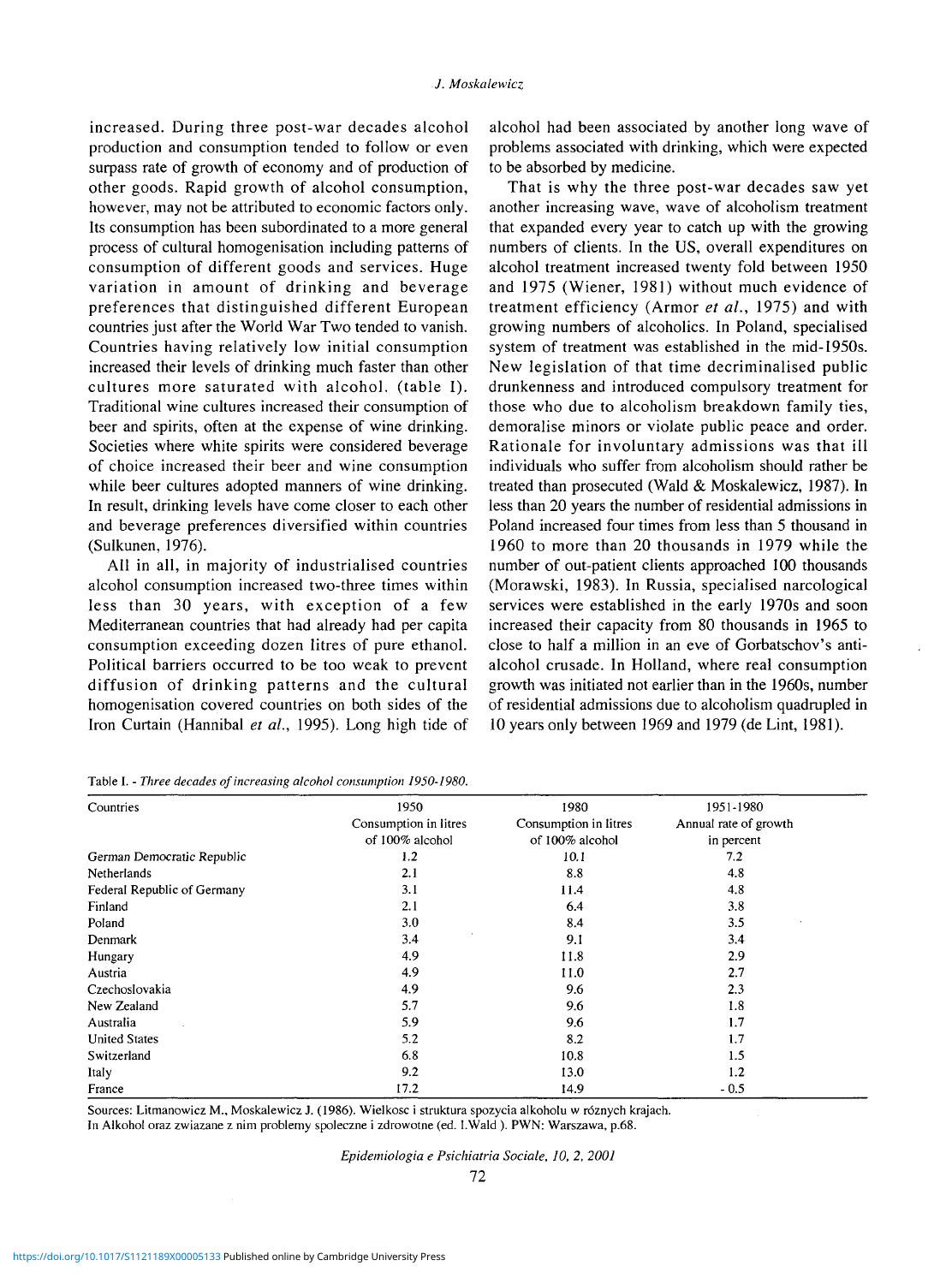By the mid-1970s it became obvious that medical approach is not sufficient to respond satisfactory to growing wave of alcohol-related problems. Further strengthening of alcoholism treatment would have required multiplication of funds, which appeared to be less accessible due to symptoms of crisis of the welfare state including weakening economic growth and less public support for welfare ideologies.

# **PUBLIC HEALTH ERA IN ALCOHOL POLICY**

Failure of alcohol treatment to absorb and solve increasing wave of problems related to drinking as much as shrinking resources reduced legitimacy of disease concept of alcoholism and paved way to new interpretations of its sources and to new recommendations. A hallmark to those new ideas was given by the publication of so called *Purple Book* that summarised a work done by an international group of researchers headed by the Finnish scientist Kettil Bruun (Bruun *et al.,* 1975). In their review of the post-war trends, a strong relationship was found between per capita alcohol consumption and severe physical complications, first of all mortality due to liver cirrhosis. It was therefore recommended that the mean alcohol consumption should become an important public health issue. Limitation of mean consumption level appeared to be the cost-efficient and non-discriminating approach to reduce amount of alcohol related harm.

The *Purple Book* had a profound impact on public perception of alcohol problems and public policy in that field. In effect, the *World Health Organisation Strategy Health for All* in 2000 included target 17, which postulated significant reduction in mean alcohol consumption in the Member States before the end of the century as a major measure to reduce harm associated with drinking (World Health Organization, 1993).

Parallel, a number of research initiatives received international support and recognition. A project called *International Study of Alcohol Control Experiences* run in seven jurisdictions brought further evidence of the mutual interplay between consumption of alcohol, control of its availability and prevalence of problems. Publication from that study (Makela *et al.,* 1981) showed that also social problems are strongly related to mean consumption level in addition to health complications. Another WHO-sponsored study worthwhile mentioning here was *Community response study* initiated by Geneva Headquarters in Mexico, Scotland and Zambia (Ritson, 1985) and then continued within European Region by

sixteen other countries (Hannibal *et al.,* 1995; Anderson, 1993). The latter study, which stressed significance of local specificity and community mobilisation in solving alcohol-related problems contributed in a significant way to increased concern and reformulation of alcohol policy in a number of countries, particularly in Mediterranean region.

In the beginning of the 1980s, Parliaments of the Nordic countries and Holland adopted the 25% decline in alcohol consumption as their national targets while Poland included it into its National Health Programme. In the same time, political tensions led to further elevation of concern, in addition to existing health and social considerations.

In Poland, a flag with alcohol question was raised as early as in the beginning of the historical strikes in the Summer time in 1980, which eventually resulted in establishment of "Solidarity". Introduction of alcohol prohibition during those strikes symbolised intentions of non-violent, peaceful solution to that social conflict (Bielewicz & Moskalewicz, 1982). Later on, in its struggle for moral superiority, "Solidarity" blamed the government for pushing alcohol not only in order to maximise its budget revenues but also to manipulate "drunken society". To respond the blame, the government imposed severe restrictions on alcohol supply and its availability, which finally forced introduction of rationing system (Moskalewicz, 1981). Due to those measures, per capita consumption declined from 8.4 litres to 6.4 and then 6.2, which is by more than 25% in two years only. Consequently, rapid decrease was observed in a number of acute psychiatric complications including 40% drop in first admissions due to alcoholic psychosis as well as in variety of social problems, e.g. in public drunkenness, traffic crashes and alike (Morawski, 1983). The latter statistics, however, could be also be affected by other factors like enforcement practices and shortage of fuel.

Even more dramatic interplay between alcohol and political developments took place in the Soviet Union in the mid-1980. From its very beginning a policy of *perestroyka* was associated with alcohol reform. Drastic reduction in alcohol production and supply, disrooting old vineyards, limiting hours of sale and number of alcohol outlets reduced alcohol intake in the Soviet Union from about 14 to 10 litres per capita within onetwo years only. In spite of eruption of illegal distilling, positive health effects were paramount. Rapid improvement was noted not only in health problems directly associated with drinking but also in more general health indicators including life expectancy.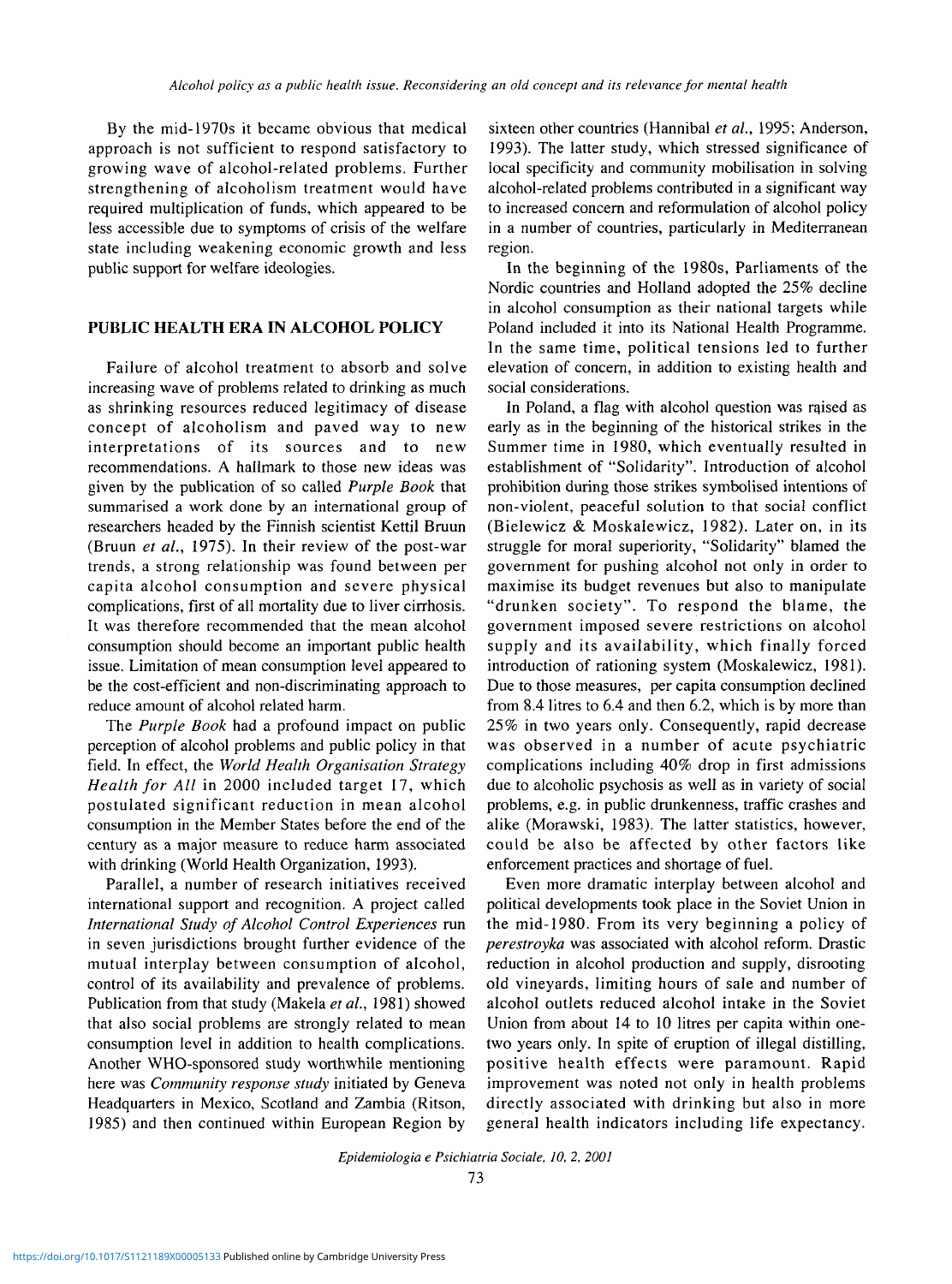Especially visible changes were observed among men, which suggests important alcohol attribution as men in the Soviet Union used to drink five-six times more than female (Partanen, 1993; Simpura & Levin, 1997; Sholnikov & Nemtsov, 1997).

Polish and Soviet natural experiments with alcohol control constitute extreme examples of an overall trend that swept over all industrialised world. In the decade of the 1980s, alcohol consumption decreased by more than 11%, in which by 27.5% in Eastern Europe, 8.5% in North America and 7.7% in Western Europe. In Latin America and in "rest of the world" consumption increased by 8.4% and 16.5% respectively (figure 1).

# **FREE MARKET REPLACING PUBLIC POLICY IN EASTERN EUROPEAN TRANSITIONS**

The 1990s witnessed further stabilisation or decline in Western Europe and rapid growth in Eastern Europe. According to the estimations provided for European Office of the World Health Organisation, consumption of alcohol declined or levelled off in 12 out of 17 from its Member States from Western Europe while increased in majority of countries from Eastern Europe (Harkin *et al.,* 1995). Illegal or other unrecorded channels constituted major source of that growth. Privatisation of alcohol distribution and trade and then of production in many countries resulted in domination of market

interests in alcohol policy (Lehto & Moskalewicz, 1994). Number of outlets multiplied as much as wholesale system. Existing restrictions with regard to alcohol availability were lifted and alcoholic beverages could be sold virtually every corner and every hour of the day and night. Neither fiscal apparatus nor statistical systems were able to control this expanded network having only experience with monopolistic markets (Moskalewicz & Swiatkiewicz, 2000).

Alcohol has become an ordinary commodity that does not require any special regulations. Former efforts at reducing access to alcohol were presented as remnants of ancient regime. Responsibility for problems related to drinking was reduced to individual level again. Social solidarity disappeared and apparently nobody would agree to devote his or her individual freedom of unrestricted access to a drink in order to prevent alcohol problems among others. Public health interests lost their impact on alcohol policy and health care system was expected to offer treatment rather than to be involved in policy-making. If any preventive policy is applied, its focus is on under-aged young people and alcoholics (Moskalewicz & Simpura, 2000a). Majority of drinkers may enjoy a drink without any restrictions.

This *laisse-faire* approach in alcohol policy as much as neglecting public health interests in social and economic policy in general, has had a far-reaching health consequences. Especially Russia, Ukraine, Lithuania, Latvia and Estonia suffered dramatic

Figura 1. - *Change in recorded alcohol consumption by world region (% change 1980-1989).*



Source: World drink trends, 1991 edition, NTC publications limited.

*Epidemiologia e Psichiatria Sociale, 10, 2, 2001*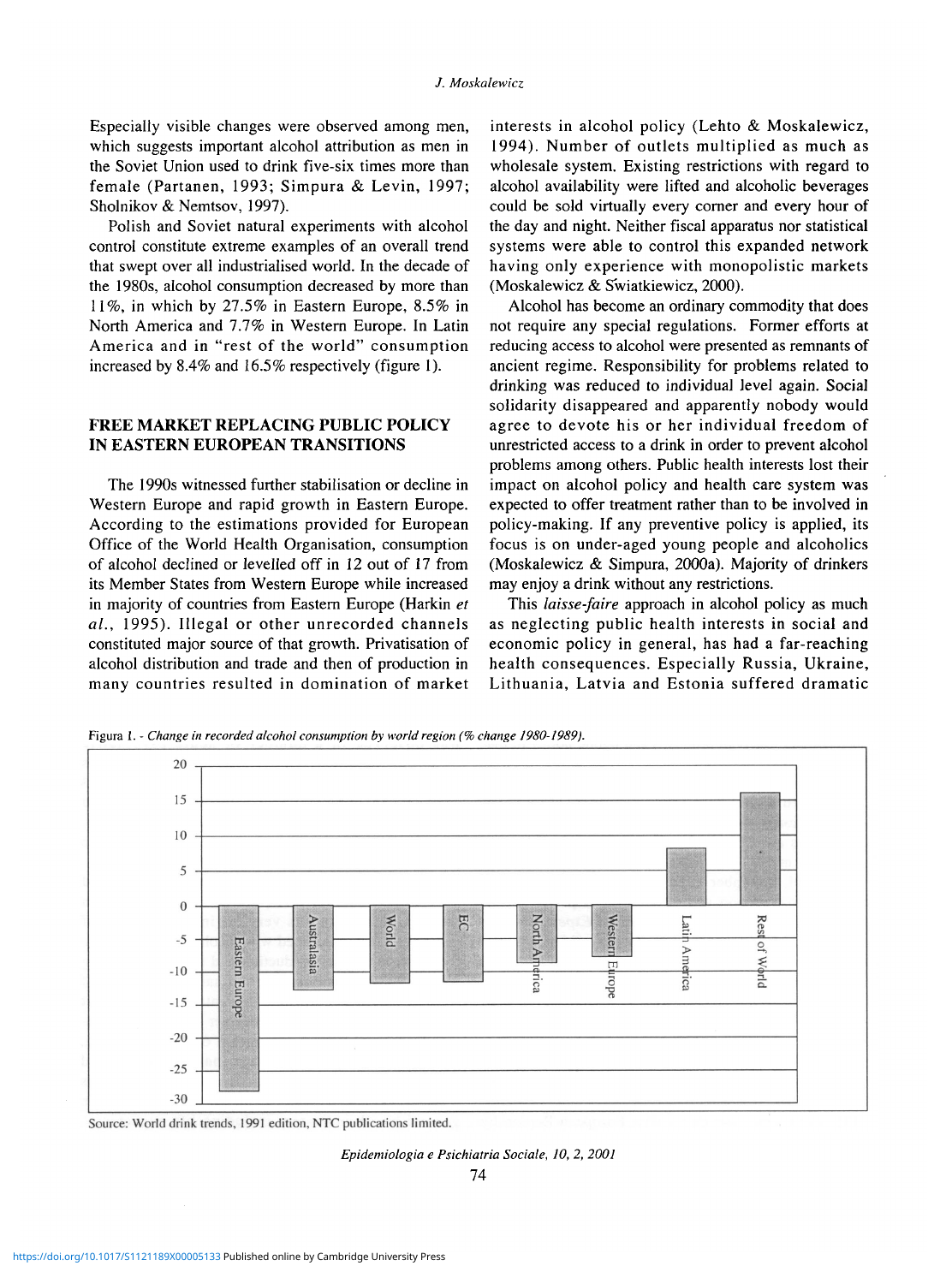

Figura 2. - *Share of male patients with alcohol disorders among all in-patients in mental health services in Poland, 1998.*

mortality crisis, which killed 1.5 million people more than expected in 1990-1996 period. Unlike any other health crisis, this particular crisis affected mostly middle-aged men who are also the biggest consumers of alcohol (Cornia & Panicia, 2000). It is estimated that between 30 and 50 percent of that increase in number of death can be attributed to alcohol. Very illustrative indeed is mortality due to causes directly attributable to alcohol, which cover alcohol dependence, alcohol psychosis and alcohol poisoning. In 1989-1995 period, in Russia and Lithuania respective standardised death rates increased approximately four-fold from about 20 to almost 80 per 100 000 men. In Poland, where mortality crisis was less pronounced and lasted shorter an increase was two fold only from about 10 to 20 per 100 000 men in the period 1989-1992 (Moskalewicz *et al.,* 2000). Other data source confirm trends in the above countries and in addition shows similar growth of death rates due to alcohol dependence in Hungary and Romania and a bit lower but significant in Bulgaria and Slovenia (World Health Organization, 1999a). Indicative for combined effect of drinking and transitional stress are also suicidal deaths, which doubled on averaged in Estonia, Latvia, Lithuania and Russia to approximately 90 deaths per 100 000 men (Moskalewicz *et al.,* 2000). Relatively high suicide rates are also observed in Hungary (World Health Organization, 1999b).

Despite high mortality levels, which should have reduced a number of alcoholics searching care in alcohol treatment, clients with alcohol-related disorders still constitute a heavy burden for mental health services that include often alcoholism services e.g. in Poland ,,alcohol" male patients represent almost 43% of all men admitted to residential psychiatric facilities and 27% of those in out-patient sector (figure 2).

## **CONCLUSIONS**

As it has been argued in the previous sections, prevailing conceptions of alcoholism and alcohol-related problems may change over time in response to more general social, cultural and economic shifts. Apparently scientific definitions based on available evidence attract public attention if fit well into dominant ideological climate and do not contradict powerful political and economic interests.

Existing evidence cumulated over last 30 years suggests that aggregate or mean alcohol consumption affects population health including mental health. Mental health services have no capacity and resources any longer to absorb health problems related to alcohol consumption, especially during current transitions in Eastern Europe and economic rationalisation of mental health services throughout the world.

Moreover, experiences of a number of countries show that public health policy aiming at reduction alcohol consumption is possible and feasible and probably constitutes the most cost-efficient way to reduce large segments of mental health problems of the population. Renewal of population-based strategies aimed at all drinkers as well as popularisation of individual advise to persons that ask for assistance due to alcohol-problems, especially in basic public services including primary health care, social welfare agencies and law enforcement should be recommended unless psychiatric services are totally overburdened with alcohol-related interventions.

#### REFERENCES

Anderson P. (Ed.) (1993). *Alcohol and Community. 16 Case Studies.* WHO Regional Office for Europe: Copenhagen (ICP/ADA/017). Armor D.J., Polich M. & Stambul H. (1975). *Evaluating Alcoholism*